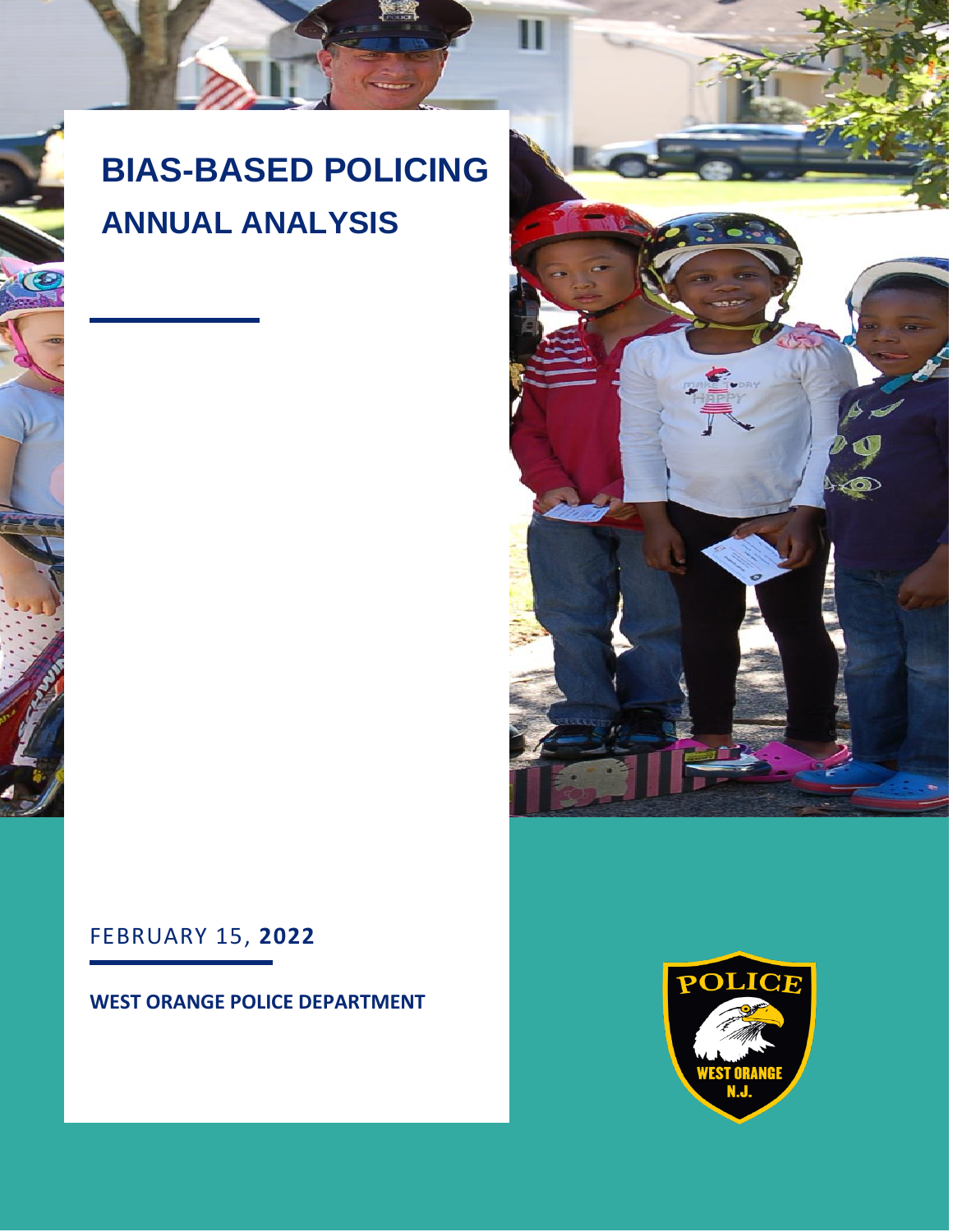# Message from Chief of Police:

**To all of our community partners,**

**Central to the ability of the police to provide fair and effective services is the generation and preservation of reasonable levels of trust and transparency.** 

**The public must be able to understand how agencies behave in order to have confidence that their police force is working to ensure a high degree of efficiency, efficacy and equity in operations.** 

**The West Orange Police Department is committed to expanding our relationship with our community through meaningful transparency.**

**I would like to take this opportunity to thank the dedicated officers of the West Orange Police Department for their commitment to upholding the high standards of the agency. Their professionalism and resolve help keep our community safe and help keep West Orange as one of the premier townships in the great state of New Jersey.**

James P. Abbott.

Chief of Police

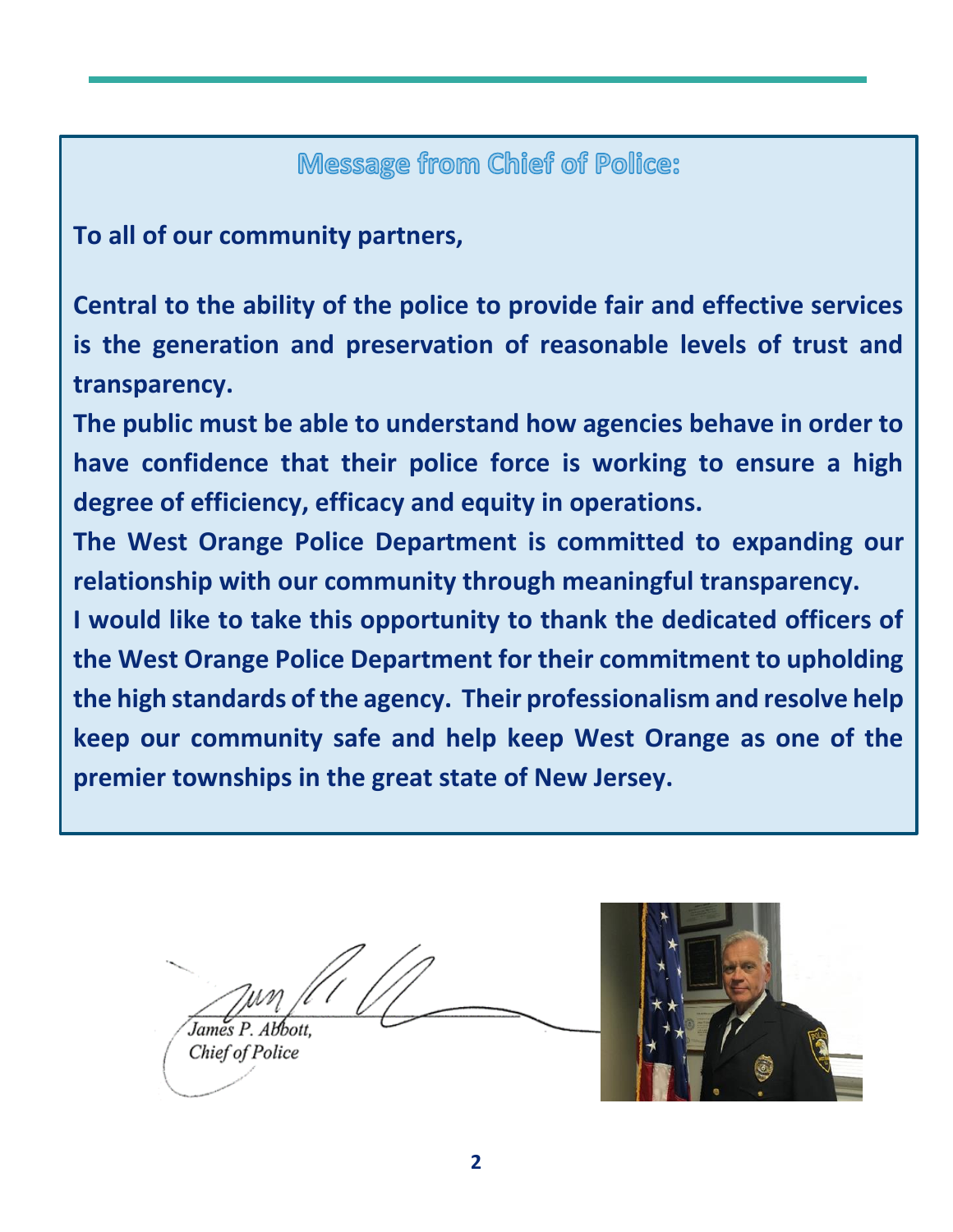# **Bias Based Policing Annual Analysis**

Introduction

 As per WOPD Written Directive 1:9, section 1:9-7c, an administrative review shall be conducted on an annual basis to identify this agency's practices, citizen concerns and community concerns regarding profiling and other discriminatory practices. This process begins with a review of our internal affairs filing index for Differential Treatment/Racial Profiling complaints received by the agency in 2021. The examination revealed the Internal Affairs Unit had NO reported incidents of racial profiling or differential treatment. Whenever any complaint is received, they are immediately logged into the index system and then thoroughly and objectively investigated thereafter. Additionally, these protests are tracked and monitored post receipt to ensure that these complaints were not part of a bigger picture associated with prior allegations or future accusations.

In 2021, the Internal Affairs Unit was in receipt of thirty-five (35) complaints/investigations from the public and nine (9) internal investigations. A summary of all complaints received and their dispositions are published on our website for public inspection. We believe that accountability through transparency will ensure the highest level of cooperation and trust between our community members and the police department. The results of these investigations were compared and contrasted in conjunction with the included data analysis. The results failed to disclose a perceivable pattern, practice or trend that one or more of our agency personnel had engaged in any discernable form of Bias Based Policing.

> *The examination revealed the Internal Affairs Unit had NO reported incidents of racial profiling or differential treatment during 2021.*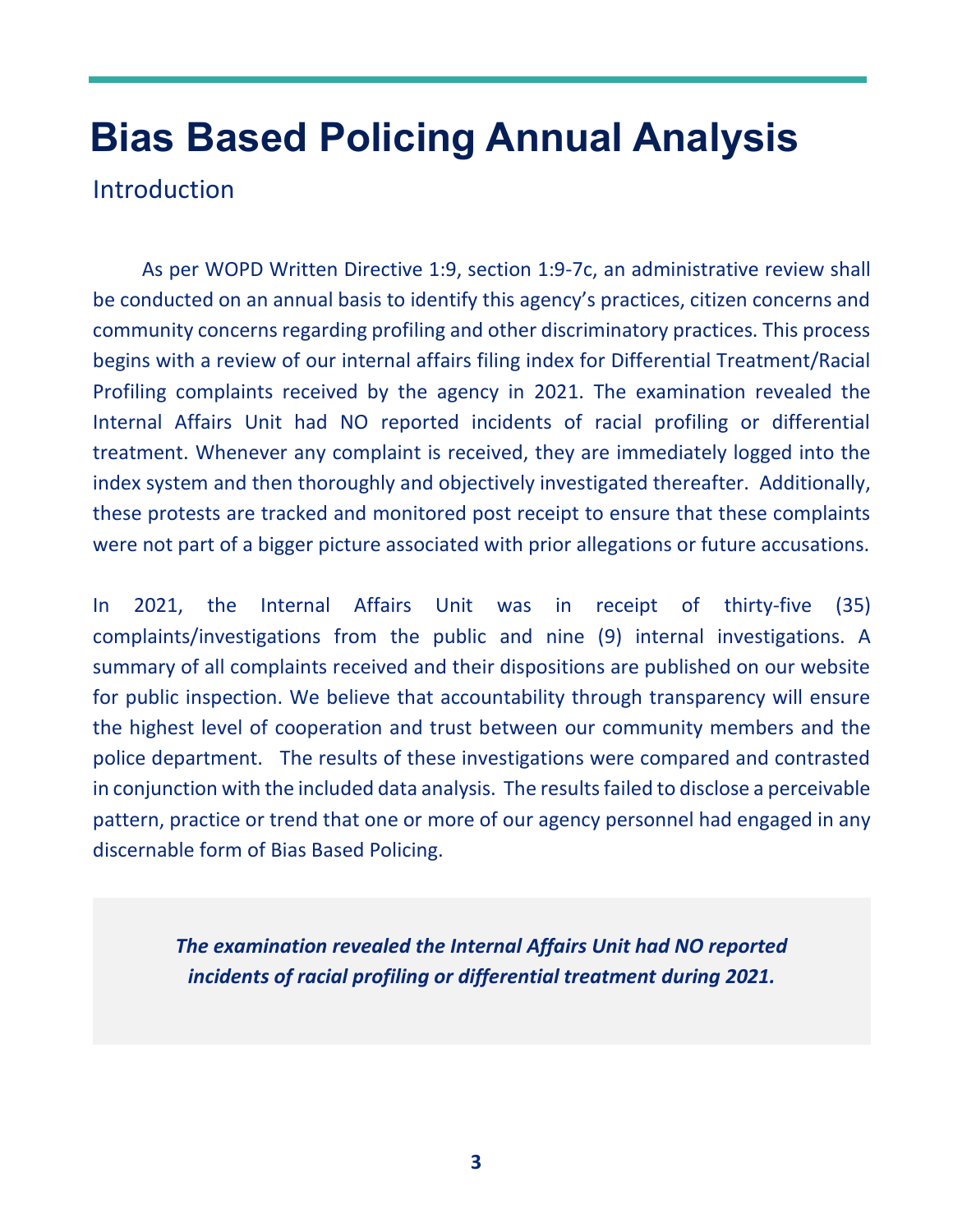### **Statistical Data of Agency Practices for 2021**

#### **MV STOP DATA FOR 2021: 3,679 total stops**

While calculating the race/ethnicity of MV stops for 2021, there were found to be discrepancies in the total number of MV stops recorded. This anomaly is likely resultant of our Computer Aided Dispatch/Records Management System CAD/RMS unfittingly categorizing MV stops in addition to manually entered modifications by communications staff of the type incident entered within the CAD/RMS. To best depict the actual MV stops by race, the data utilized was compiled from both the Officer Daily Stop Sheet Profile Reports and the CAD/RMS entries. The race and ethnicity data points are based on every occupant in a vehicle at the time of the stop. For example, if an officer stops a motor vehicle the CAD/RMS system will reflect one stop. However, if the vehicle is occupied by three people, such as two African-Americans and one Caucasian, the Daily Stop Sheet Profile Report will collect the race data on three people for one stop.

According to the Daily Stop Sheet Profile Report, a total of 4,738 people were stopped during 3,679 motor vehicles stops. In 2021 the West Orange Police Department, purchased an advanced software system to run our CAD/RMS. The new software by CSI Technology Group will revolutionize public safety data collection, management, and reporting. In addition, InfoShare™ RMS comes embedded with advanced crime analysis tools, enabling users to run multidimensional crime analysis and advanced queries across disparate datasets. The transfer of historical data from the existing CAD/RMS and the implementation of the new system began on October 1, 2021. Many of the searches used to create last year's analysis are being engineered in the new system, which is designed to collect all the data we have in the past, plus additional data to help better define the data we are collecting. We believe this advanced software will enhance our ability better analyze data to ensure we are delivering the highest level of transparency to our community and stakeholder.

For instance, in 2020 the West Orange Police Department conducted 2,380 motor vehicles stops compared to 3,679 in 2021, which equates to a 54% increase in stops. The percentages in this graph used 4738 people to calculate the total stop percentage.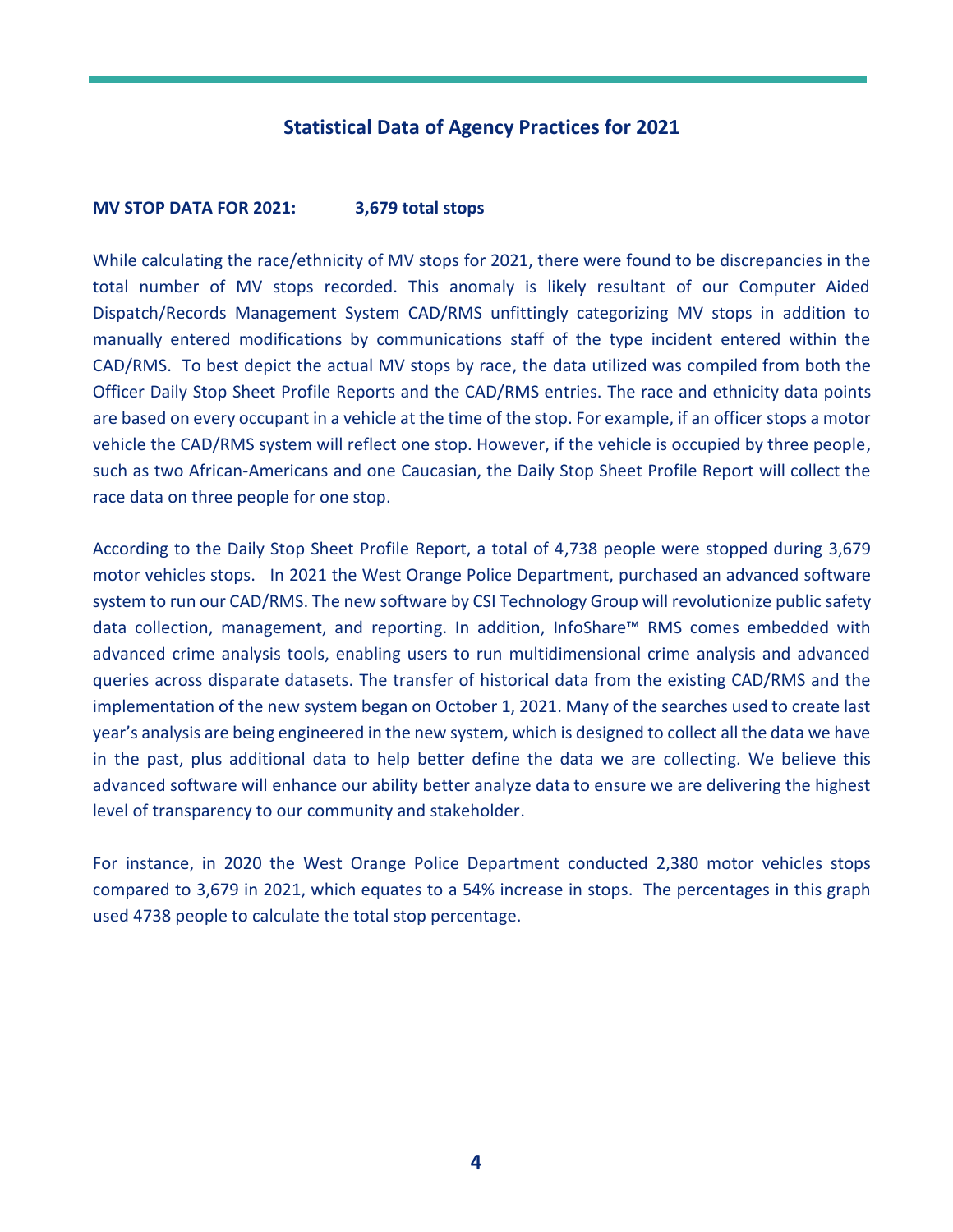

#### **FIELD INTERVIEW DATA FOR 2021: 4 Field Interviews**

*FIELD INTERVIEWS BY RACE/ETHNICITY 4 stops 100 % OF TOTAL STOPS* 

*White 0 0% Black 3 75% Unknown 0 0%* **Indian/native American 0** *Asian/Pacific Islander 0 0% Hispanic 1 25%*

| 0%  |
|-----|
| 75% |
| 0%  |
| 0%  |
| 0%  |
| 25% |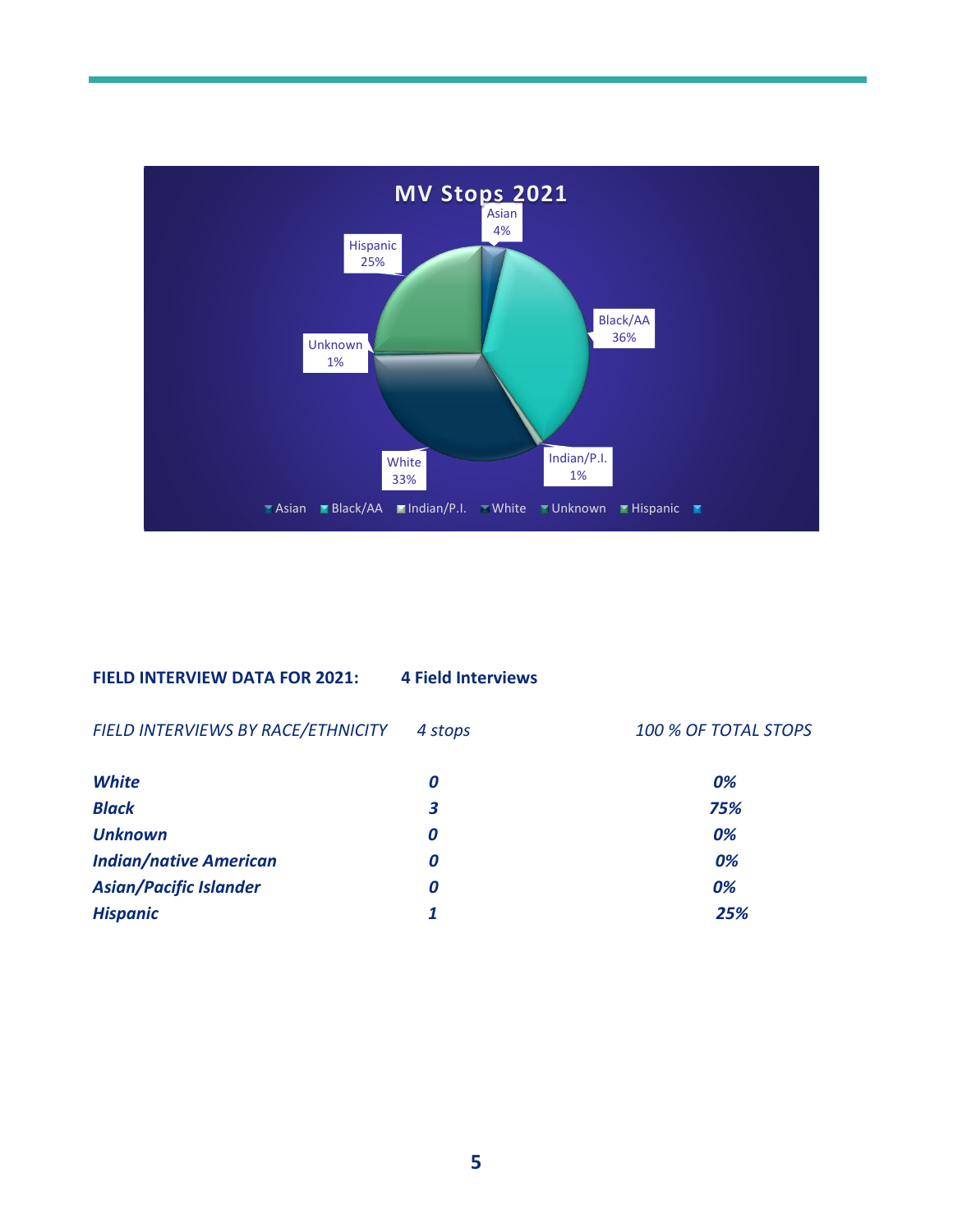#### **FIELD INTERVIEW DATA EXPLAINED:**

Kindly note that the field interview data reported here is but a small portion of all field interviews conducted by our officers. An inherent problem to efficiently collecting this data lies in the classification at the point of dispatch and the type of field interview conducted.

Field interviews come in two forms, which are a consensual stop or an investigative stop. The genesis of these stops is either self-initiated or conversely resultant of direct assignment by headquarters. In a consensual stop setting, judicially referred to as a "mere inquiry", a citizen is free to leave at any time and under no obligation to speak nor cooperate in any manner with law enforcement. The second type is an investigative stop which is a detention and requires a constitutional justification. A consensual stop is an interaction in which a police officer identifies an individual and finds out that person's "business for being in a particular area". An investigative stop is a brief detainment of an individual, based upon a reasonable and articulable suspicion that a crime has been or is about to be committed. Investigative stops are brief detainments conducted for the purpose of determining an individual's identity and resolving an officer's suspicions of criminal conduct. Investigative stops, unlike consensual stops, may also occur when a suspect is operating a motor vehicle and the officer executes a motor vehicle stop, commonly referred to as "being pulled over". Officers initiating investigative stops must always be able to clearly articulate the justification of the intrusion, as freedom of one's movement is a basic constitutional safeguard.

When an officer is assigned to a given location relative to a caller's concerns of one or more suspicious persons, the responding officer is tasked with determining if the individual(s) are at such location for nefarious reasons. Quite often, a consensual field

**AN INVESTIGATIVE STOP IS A BRIEF DETAINMENT OF AN INDIVIDUAL, BASED UPON A REASONABLE AND ARTICULABLE SUSPICION THAT A CRIME HAS BEEN OR IS ABOUT TO BE COMMITTED.**

interview is conducted. Should it be determined by the investigating officer that the alleged suspicious person(s) was simply present and not involved in criminal activity, oftentimes no field interview report will be completed and the call will be closed at the point of dispatch. On the other hand, at those times when an officer is assigned to determine if an alleged suspicious person is in fact in the process of or about to engage in criminal activity, the subsequent consensual field interview may produce different results than the previous example. Based upon the officer's observation of behaviors, demeanor or criminal activity by the suspect during the initial interview, the encounter may escalate into an investigative detention. If that person is later arrested, an arrest report will be completed in lieu of a field interview report. It is important to understand these two incidents may generate two field interviews with no field interview report due entirely due to the CAD/RMS reclassifications. This paradox is an inherent flaw within all CAD/RMS as these IT systems are not engineered or envisioned for the purposes at hand.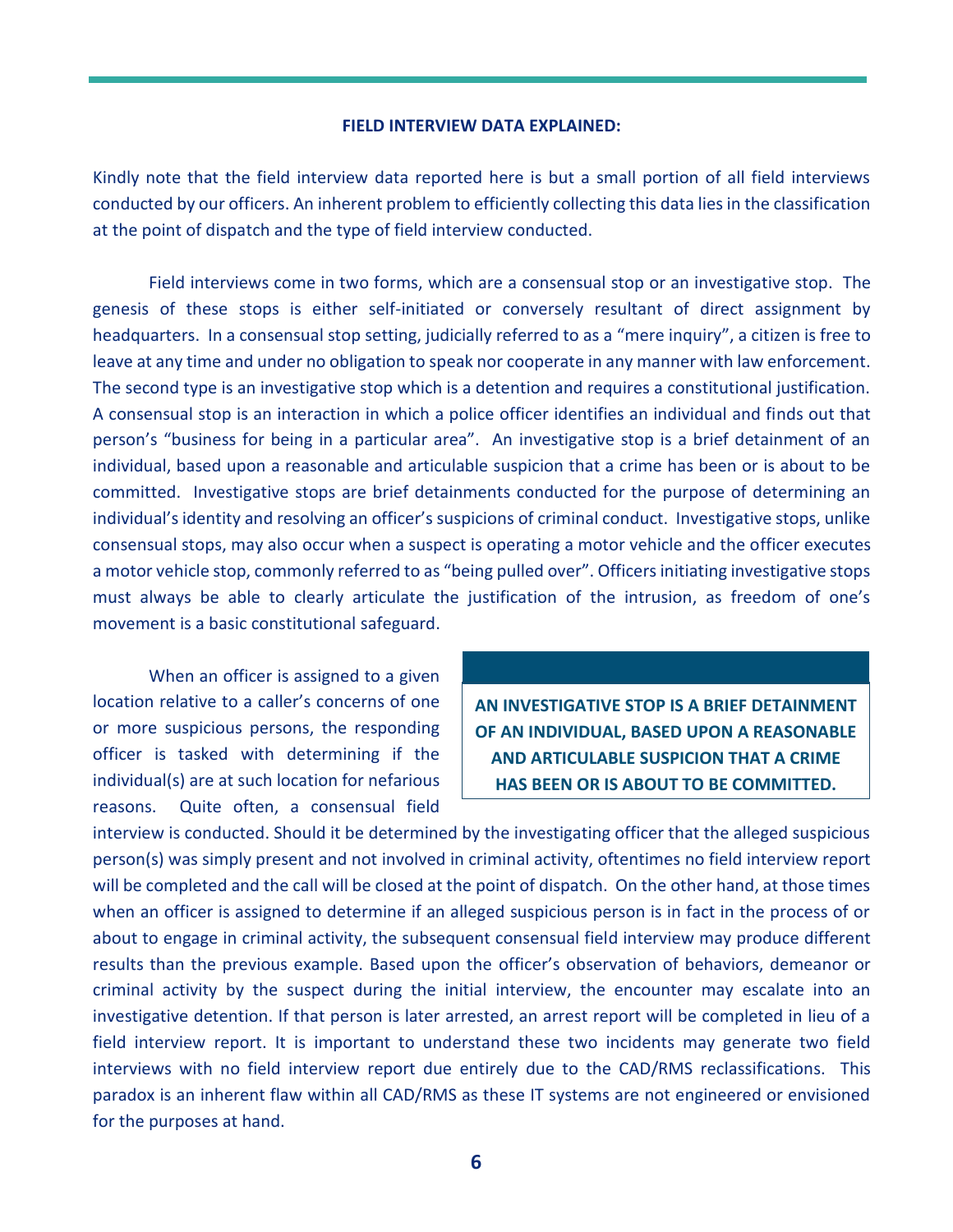The use of field interviews is an important tactical method employed by officers to effectively prevent, interrupt, detect, or intercept individuals who may be contemplating or engaged in criminal activity. Often, any interaction between the police and a citizen may be viewed or perceived by some as a means of police harassment or intimidation conducted in a discriminatory manner against groups or individuals, especially when dealing with marginalized groups such as undocumented immigrants, those lacking socioeconomic means and people of color. As has been said, "perception is reality" and as such it is of the utmost importance that those of us sworn to protect remain acutely aware of these sensitivities and continually make every effort to build bridges with all segments of the community, especially those most likely to be disenfranchised.



#### **POPULATION AND DATA REPRESENTATION EXPLAINED**

It is also important when reviewing the data in this report to understand the correct benchmark for measuring such data in each jurisdiction and understanding how populations of neighboring communities may contribute or give rise to the appearance of enforcement partiality. The importance of data review and research lies not solely in the conclusions reached, but it also lies in the methodology employed to deduce such findings. It is of particular importance that research undertaken factors in the transient and commuter populations which navigate the community on a daily basis. According to an August 07, 2019 study by Forensic Science.org, titled "Researchers Find No Racial Disparity in Police Deadly Force…And that's just the beginning": "*Using the metric of census information almost guarantees a finding of racial disparity (and allegations of racial bias) in every aspect of the criminal justice system."* The author, Dr. Cesario outright rejects census representation as the yardstick by which to determine racial disparity. According to Dr. Cesario's conclusions, the correct standard to calculate racial disparity is not population proportions, but instead rates of police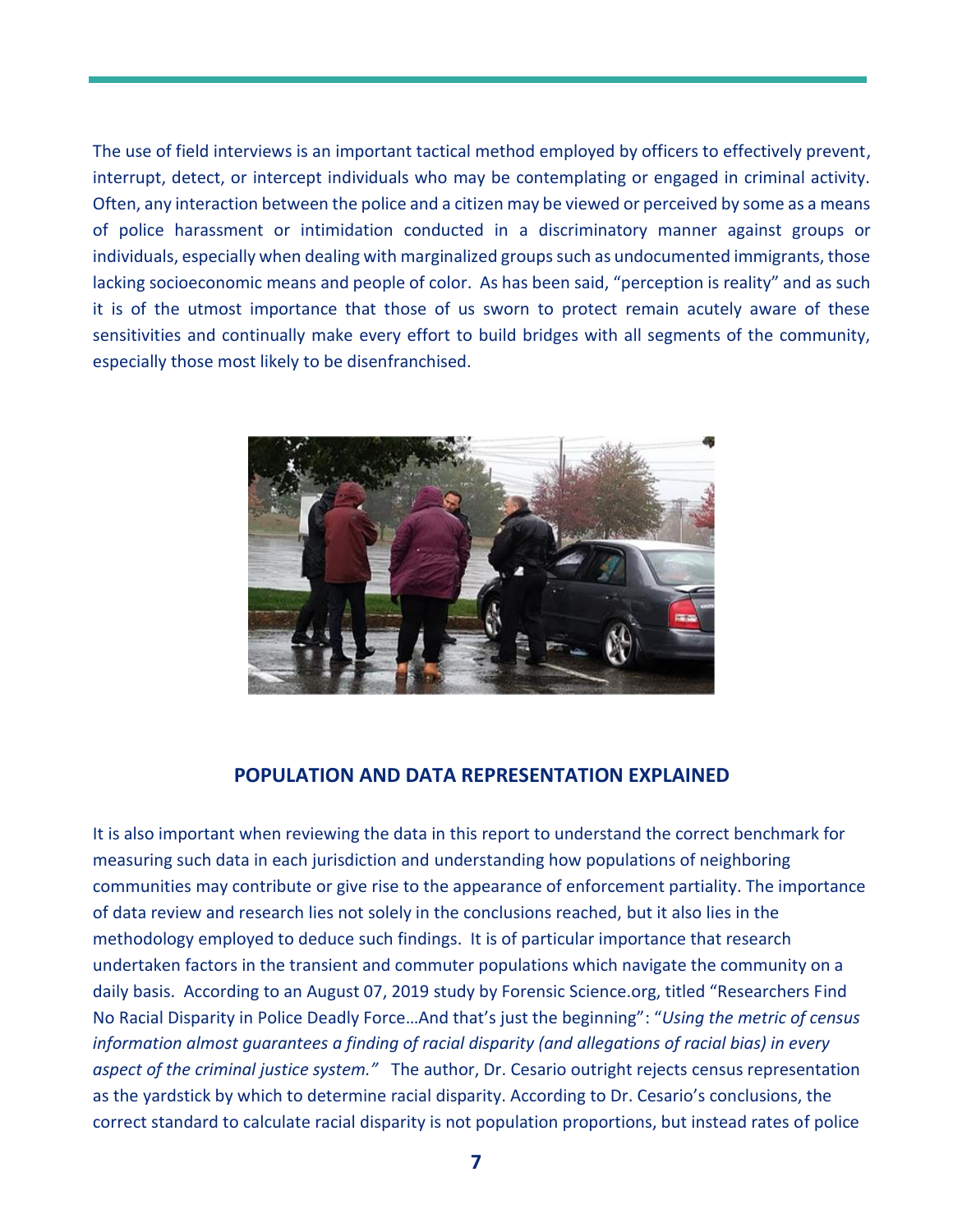exposure to racial groups. Further support of this theory can be found in "The War on Cops" (2016), by author Heather MacDonald. Ms. MacDonald too rejects population-based disparity studies by compellingly arguing it is crime as opposed to race which is responsible for consequent police actions.

Based on our research, the New Jersey State Police Uniform Crime Reporting Unit does not break down the race of arrestee per jurisdiction. However, the Uniform Crime Report (UCR) does reflect relevant crime information per jurisdiction. The following information is data pulled from the 2020 UCR. This data represents index crimes for Essex County from January 2020 through December 30, 2020. <https://www.njsp.org/ucr/uniform-crime-reports.shtml>

#### Township of West Orange:

- Population: 48,843 (Census April 1, 2020)
- # of reported offenses: 742
- Crime rate per 100,000 people: 1543.6

#### City of Orange:

- Population: 34,447 (Census April 1, 2020)
- # of reported offenses: 672
- Crime rate per 100,000 people: 2,207

#### City of East Orange:

- Population: 69,612 (Census April 1, 2020)
- # of reported offenses: 1104
- Crime rate per 100,000 people: 1,708.3

#### Township of Montclair:

- Population 40,921 (Census April 1, 2020)
- # of reported offenses: 305
- Crime rate per 100,000 people: 784.2

#### Township of South Orange:

- Population 18,484 (Census April 1, 2020)
- # of reported offenses: 216
- Crime rate per 100,000 people: 1279.6

#### City of Newark:

- Population 311,549 (Census April 1, 2020)
- # of reported offenses: 6,059
- Crime rate per 100,000 people: 2,146.6

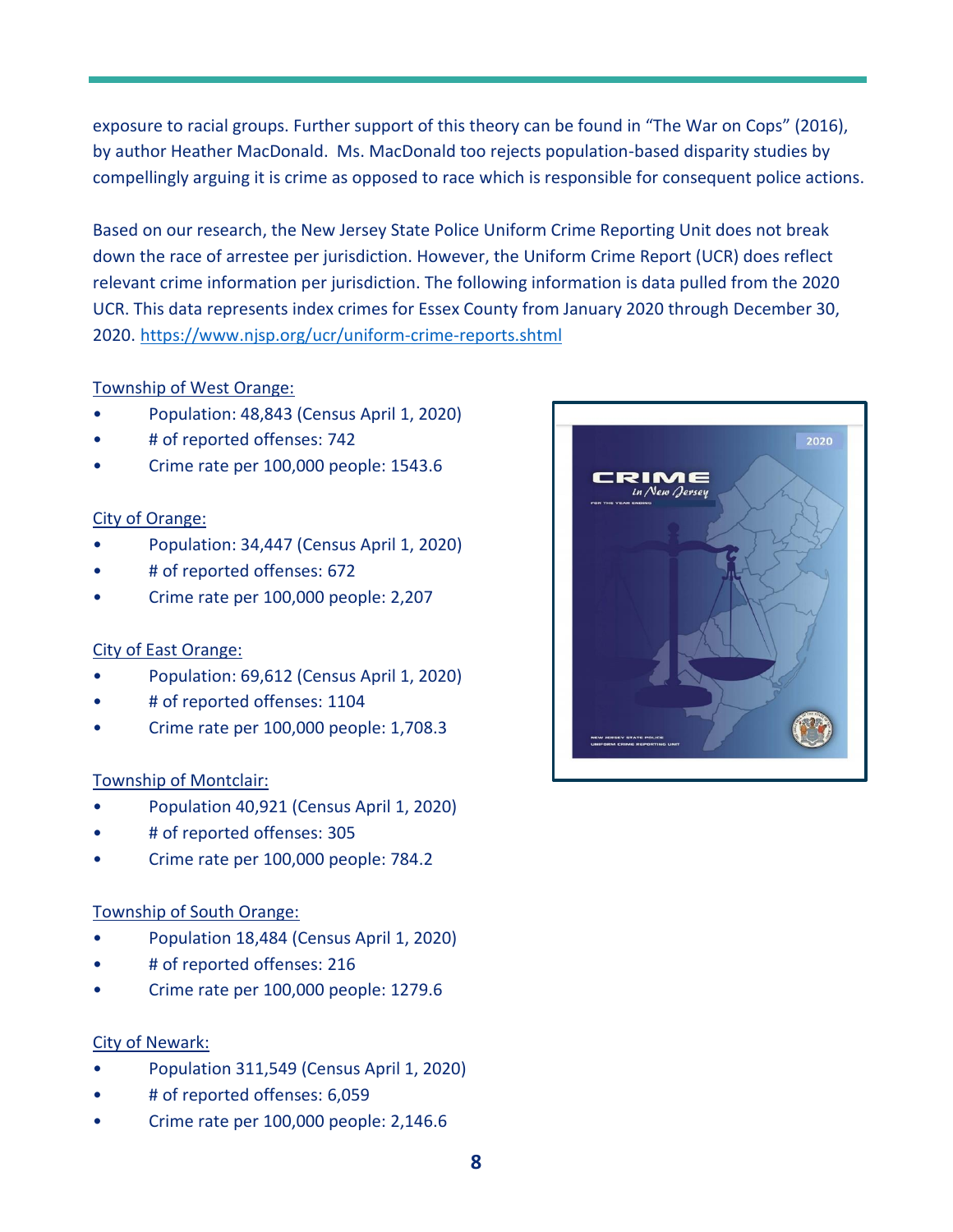This information clearly illustrates most of our neighboring communities have a fairly high crime rate per 100,000 people. It is of significance to note that the Township of West Orange is located in a county which consistently has one of the highest crime rates in the State of New Jersey. This county also includes the City of Newark, noted to be one of the top 100 most violent cities in the United States [\(https://www.neighborhoodscout.com/blog/top100dangerous-2019\)](https://www.neighborhoodscout.com/blog/top100dangerous-2019). In addition, the Township of West Orange is transected by Interstate 280 with eleven on and off ramps to this highway, more than any other community it serves. The accessibility to this jurisdiction by Interstate 280 has undoubtedly played a role in the opportunity for crime and accordingly the diversity of those we encounter. According to U.S. Census data published on April 1, 2020, Essex County has a population make up of 48.9 % White, 41.9 % Black or African American and 23.8 % Hispanic or Latino [\(https://www.census.gov/quickfacts/\)](https://www.census.gov/quickfacts/). Based on our historical data and investigative experience, more citizens travel from the eastern part of the county into West Orange, than from the western part of the county. This fact increases the chance of police encounters with communities that have more diverse demographics. For this reason, we not only included communities that are contiguous to West Orange, but also communities that effect our transient population because of the accessibility of Interstate I-280.

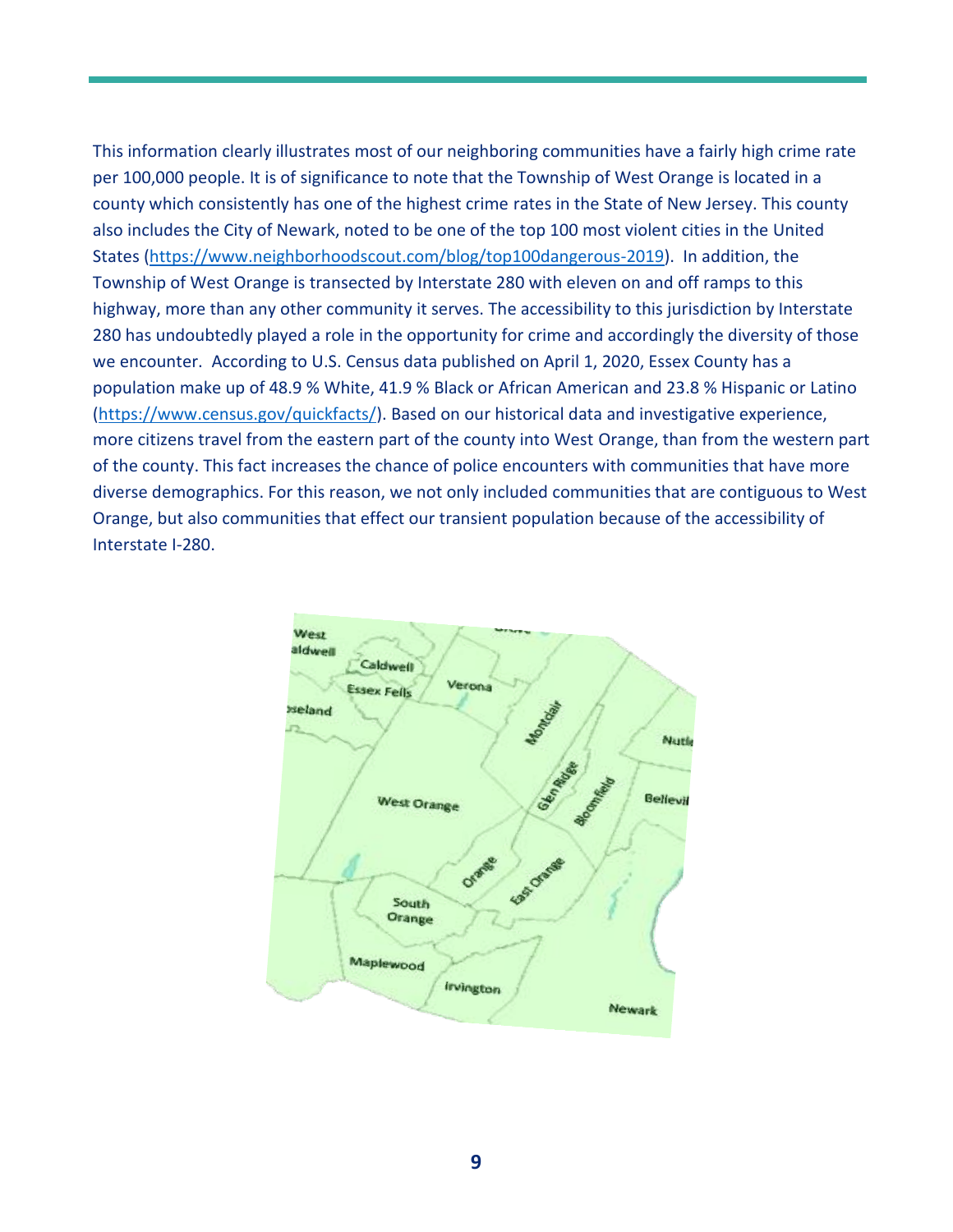During 2021, the West Orange Police Department arrested 276 people for numerous offenses reported to us by our community. The racial breakdown and percentage of the whole is listed below:



A comparison of total arrests to field interviews (small sample size) was conducted and revealed the following information:

| White:                  | 14% of arrests compared to 0% of field interviews = 14% difference           |  |
|-------------------------|------------------------------------------------------------------------------|--|
| Black:                  | 64% of arrests compared to 75% of field interviews = 11% difference          |  |
| Asian/Pacific Islander: | 0% of arrests and 0% of field interviews = 0% change                         |  |
|                         | Indian/native American: 0% of arrests and 0% of field interviews = 0% change |  |
| Unknown:                | .5% of arrests and 0% of field interviews = .5% difference                   |  |
| Hispanic                | 20% of arrests and 25 % of field interviews = 5% difference                  |  |

It becomes evident in this comparison that the differences between the arrests and field interviews based on race and ethnicity are well within an acceptable range that does not indicate any discernable pattern, practice or trend in the actions of our officers. The deviation in the percentages between persons stopped and arrested is minute and acceptable for this analysis. The reader needs to take special note to the fact that when a police officer responds to a call for service reported by our community, the officer must arrest the suspected person once probable cause exists.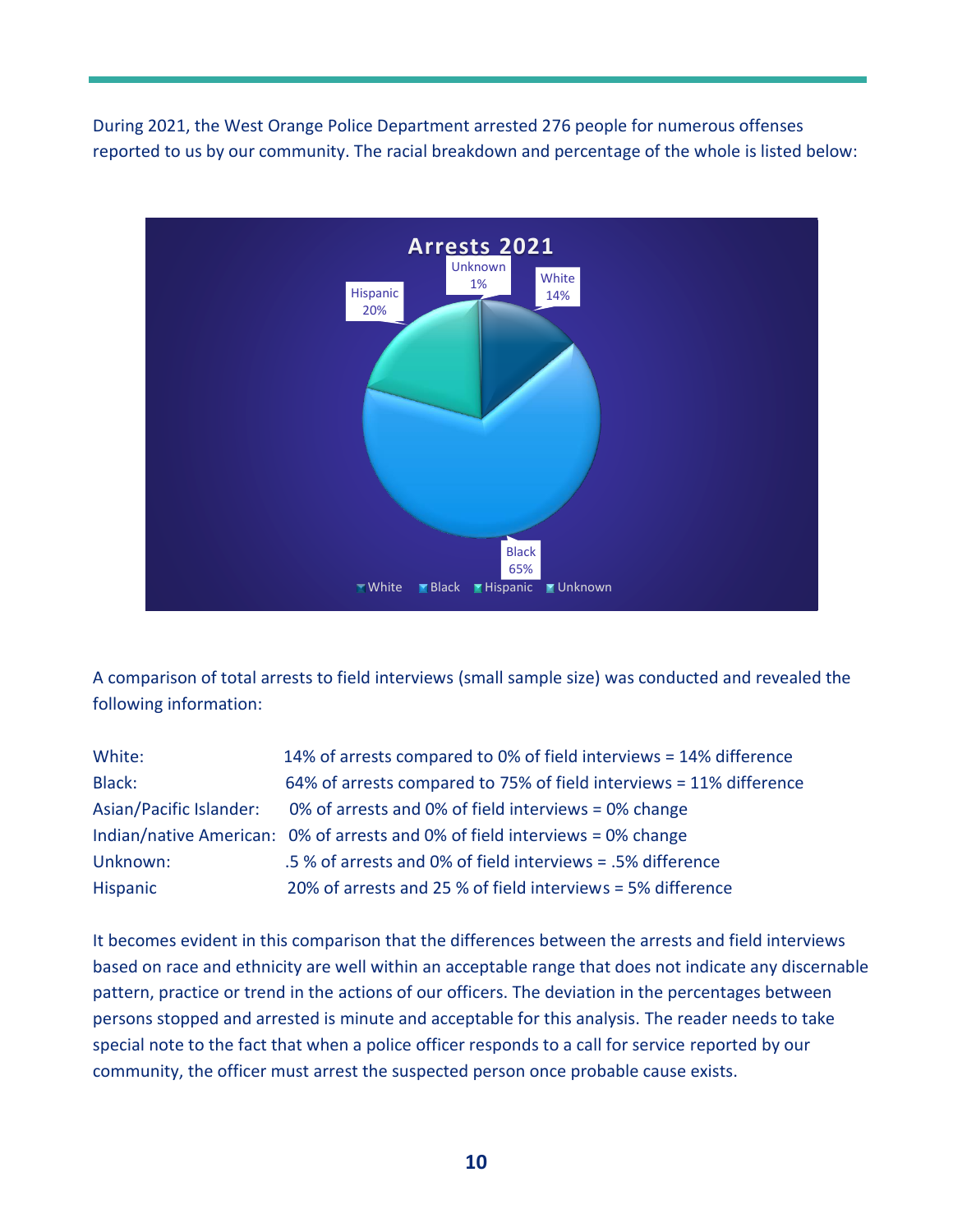#### **CALLS FOR SERVICE AND AREAS OF TOWNSHIP**

During 2021 the West Orange Police Department responded to 37,245 calls for service (CFS). Our officers conducted a total of 3,679 motor vehicle stops and 4 field interviews. Based on CAD/RMS records 36 % (1,333) of all motor vehicles stops and 75 % (3) of all field interviews occurred in Patrol Zone 1 and Zone 2, which have a far more diverse populace. These Zones are located on the eastern side of the township, but are geographically smaller than the western portion of the township, which consist of Zone 3 and 4. Patrol Zones 1 and 2 account for 57 % of all Part 1 Crimes, which include the following breakdown.

- **79% of all robberies**
- **63 % of all sex assaults**
- **58 % of all burglaries**
- **79% of all vehicle thefts**
- **65 % of all burglaries to vehicles**
- **44 % of all thefts**
- **55% of all shopliftings**

#### **PART 1 CRIMES INCLUDE THE FOLLOWING OFFENSES:**

- **• ASSAULT**
- **• AGGRAVATED ASSAULT**
- **• ARSON**
- **• BURGLARY TO MOTOR VEHICLES**
- **• RESIDENTIAL BURGLARY**
- **• THEFT**
- **• MURDER**
- **• ROBBERY**
- **• SEXUAL ASSAULT**

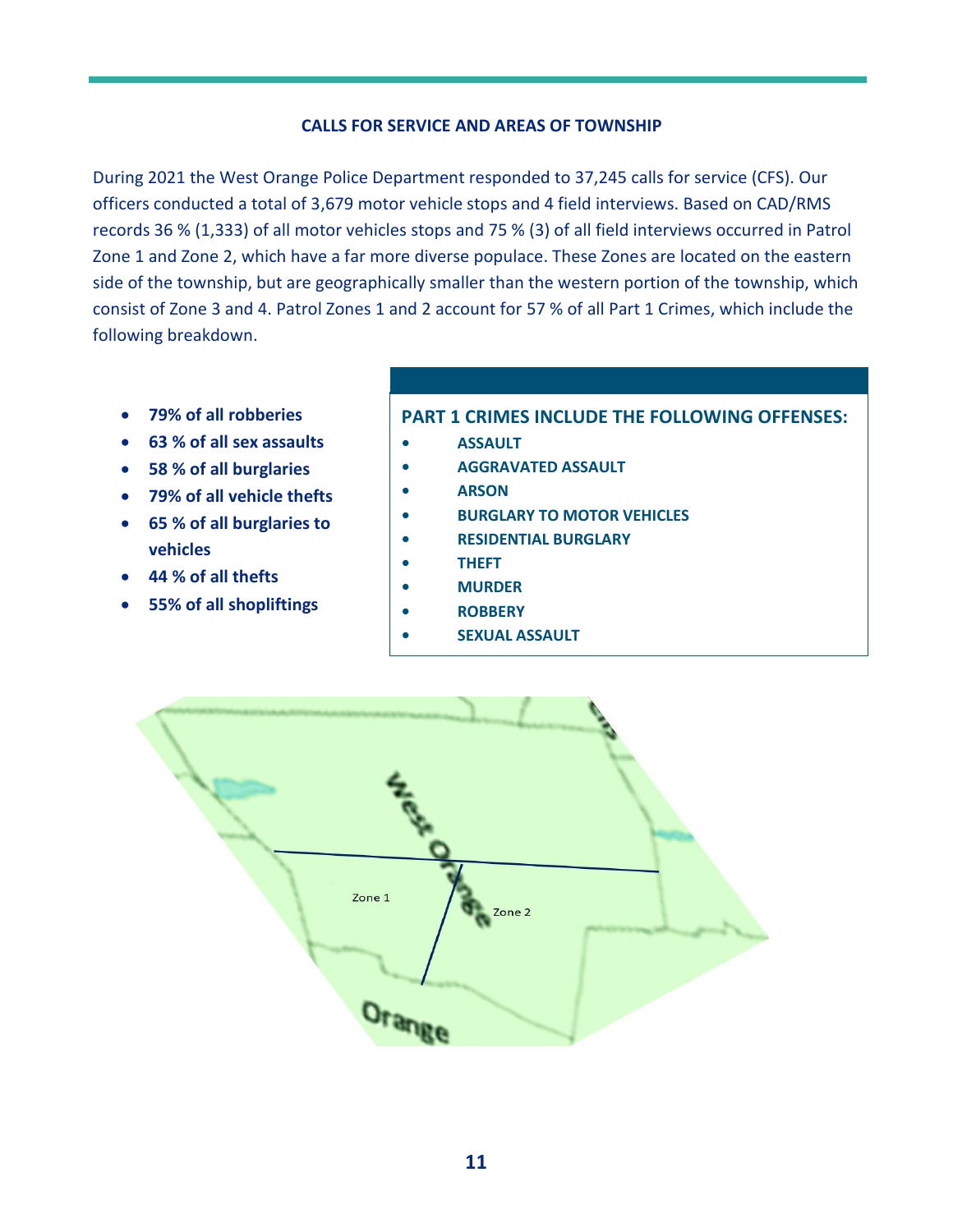# **Analysis of Township Crash Data to Identify Demographics of Drivers**

In 2019, we began to expand our efforts to collect commuter and transient motorist crash data in an attempt to better define the demographics of these populations. National trends have reinforced the empirical research that an analysis of the driving population is a much stronger and more accurate benchmark of the demographics of the actual drivers driving through a particular area or township. The experts suggest "*The most common error found in these reports is the use of Census data as the benchmark for comparing the racial makeup of the jurisdiction to the racial makeup of those drivers stopped by the police. When people get into their car, they do not limit their travels to their city limits and Census data does not demonstrate who is on the road or who is committing traffic violations*." [\(https://www.dolanconsultinggroup.com/news/racial-profiling-or-bad-research/\)](https://www.dolanconsultinggroup.com/news/racial-profiling-or-bad-research/).

For this reason, an analysis was conducted for driver race/ethnicity on motor vehicle crashes within this township which should provide a more accurate account for our commuter and transient populations. The below statistics are derived from our CAD/RMS, which indicated we had 1279 motor vehicle crash incidents in 2021. The data collected to assess the race and ethnicity of crash data includes a total of 2086 drivers. The reason for this rests on the fact that 99% of motor vehicle crashes involve more than one vehicle.

| DRIVER CRASH DATA BY RACE/ETHNICITY |      | PERCENTAGE OF TOTAL NUMBER OF DRIVERS |  |
|-------------------------------------|------|---------------------------------------|--|
| White                               | 1209 | 58%                                   |  |
| <b>Black</b>                        | 513  | 25%                                   |  |
| Asian/Pacific Islander              | 47   | 2%                                    |  |
| Indian/native American              | 11   | $<1\%$                                |  |
| Unknown/Unidentified                |      | 0%                                    |  |
| Hispanic                            | 306  | 15%                                   |  |

The April 1, 2020 census number found the following regarding the racial composition of the Township of West Orange, as well as towns bordering the aforementioned Eastern, Northeast and Southeast areas of this township ( [https://www.census.gov/quickfacts/fact/table/\)](https://www.census.gov/quickfacts/fact/table/)

**Township of West Orange** - The racial makeup of the township was 55% White, 28 % Black or African American, 0.1% Native American, 5.9% Asian, 0.1 % Pacific Islander, 4.82% (2,227), 2.4 % from two or more races and Hispanic or Latino of any race were 23.8% of the population.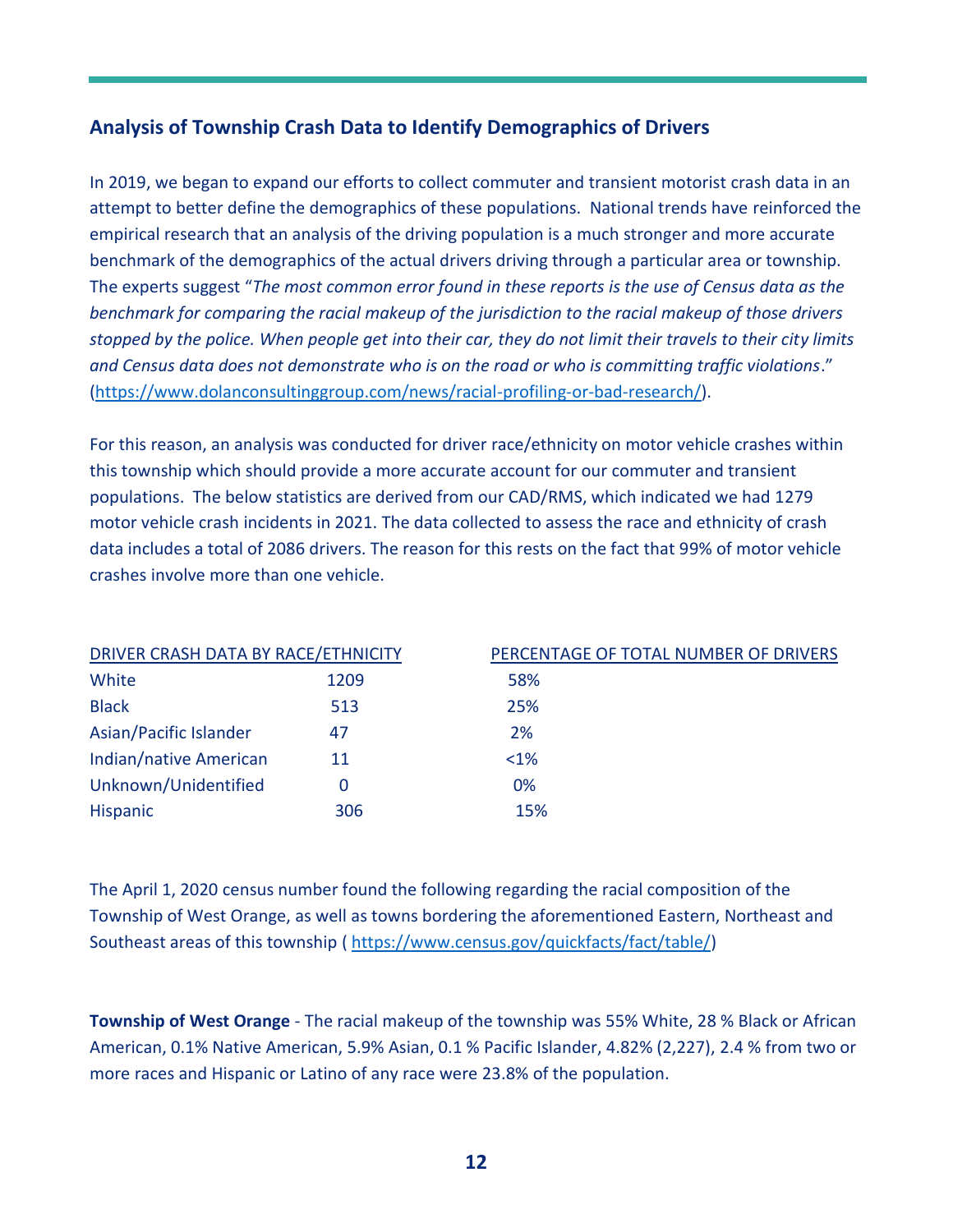#### *Municipalities which are contiguous to Zones 1 and 2 in our township:*

**City of Orange**- The racial makeup of the township was 13.5% White, 69.7 % Black or African American, 0.0% Native American, 1.7% Asian, 0.1% (6) Pacific Islander, 1.5% from two or more races and Hispanic or Latino of any race were 25% of the population.

**Township of Montclair**- The racial makeup of the township was 67% White, 22.3% Black or African American, 0.1% Native American, 3.8% Asian, 0.0% Pacific Islander, 4.9% from two or more races and Hispanic or Latino of any race were 10.4% of the population.

**Township of South Orange**- The racial makeup of the township was 64.9% White, 25.1% Black or African American, 0.1% Native American, 4.9% Asian, 0.0% () Pacific Islander, 1.77% (287) 4.1% from two or more races and Hispanic or Latino of any race were 6.3% of the population.

### *Communities that are not contiguous to West Orange, yet increase our transient population because of the accessibility of Interstate 280:*

**City of East Orange**- The racial makeup of the city was 3.4 % White, 84.6% Black or African American, 0.1% Native American, 5.9% Asian, 0.1% Pacific Islander, 1.6% from two or more races and Hispanic or Latino of any race were 11.2% of the population.

**City of Newark**: The racial makeup of the city was 28.6% White, 50.1% Black or African American, 0.5 % Native American, 1.9% Asian, 0.1% Pacific Islander, 2.4% from two or more races and Hispanic or Latino of any race were 36.3% of the population.

Although we do not believe census information is a qualified benchmark for this analysis, the information was included to provide a more complete look at the relationship between our population's demographics and the chance of police interactions or encounters. The West Orange Police Department recognizes the limitations of the data we analyze on an annual basis, so we are currently looking to expand the collection of race and ethnic data as it relates to police citizen encounters. At the close of 2021, we implemented a new CAD/RMS System to collect race and ethnic data at the point of dispatch. We believe this will add much value to our future analytical capabilities to monitor and track patterns, practices and trends from calls for service data. This data will show the demographics of the suspect(s) identified by our residents, which should corelate with the demographics of the stops, arrests and detention data we collect from officer interactions. We feel this will give us a tremendous opportunity to more effectively evaluate patterns and practices that are indicative of differential treatment and bias-based policing.